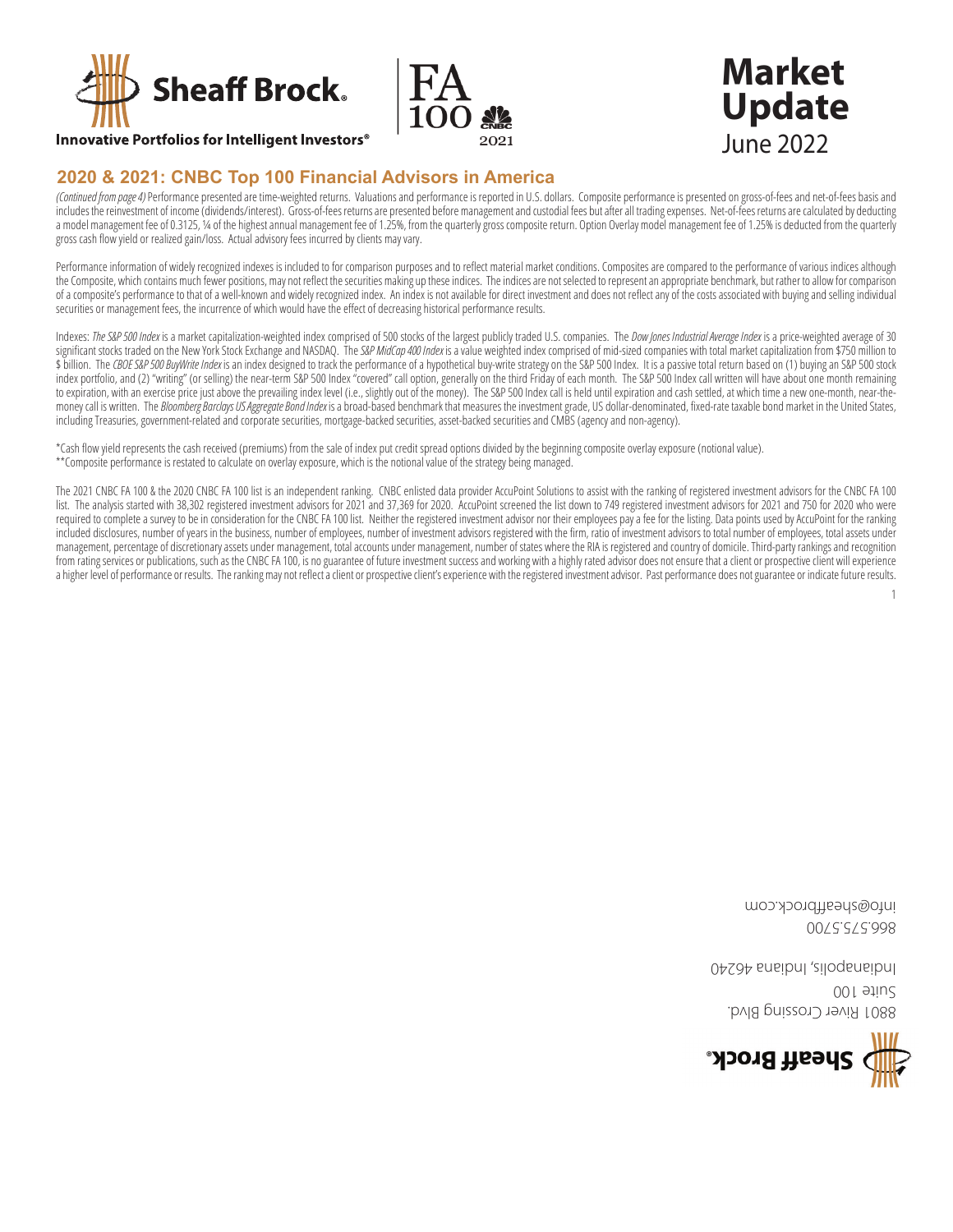Publication: 6/16/2022



Innovative Portfolios for Intelligent Investors<sup>®</sup>

Have a friend or adult child who might like to receive this monthly letter? Let us know. We'll add them to the list.

"It's tough to make predictions, especially about the future."

Yogi Berra

#### **IN THIS ISSUE:**

- Predicting the unpredictable
- Dividend payers, a retiree's friend
- Portfolio Update

El-Erian Warns Inflation Has Yet To Peak As Energy Prices Rise "The drivers of inflation are broadening," strategist Mohamed El-Erian said.

Fed to raise rates aggressively in coming months ... - Reuters

An inordinate amount of time and head-scratching is spent by people in our industry trying to predict the unpredictable. These headlines are examples. In these letters, or our monthly portfolio Zoom meetings (which by the way you should watch), we sometimes take a stab at predictions. For example in our December 2021 newsletter we stat-



Will There Be a Recession This Year? Grantham, Shilling, Others Weigh In

Here's what forecasters like Jeremy Siegel, Liz Ann Sonders and Robert Shiller think the near future could hold

ed this about 2022 being a mid-term election year:

*"The second year of a president's term, the midterm elecƟon year,*  has historically been the most volatile of the four years of a presi*dent's term. Since 1950, the average mid-term year correction was -17%. If 2022 rhymes with past midterm years the Dow Jones Industrials (DJIA) could drop to 30,000."*

Today, the DJIA is at 29,800 and may be headed lower. This year's correction could be worse than average. Who knows? Luckily for you we don't try to predict the unpredictable when it comes to our portfolios, but just stick to our knitting.

One effective strategy for retirement income is to own companies that pay a dividend and raise their dividends from year to year. To illustrate we will use numbers from the NASDAQ Rising Dividend Achievers Index. The 12-year data starts at the end of 2007, just before the Great Recession, which could have been one of the worst moments for a retiree to invest in the stocks. But, over the 12 year assumed retirement the rising dividends helped offset inflation, especially when compared to fixed income solutions like municipal bonds.

According to NASDAQ, the 50 stocks in the index have increased their dividends by an average of 9% per year over the last 5 years. During the 12 years of this illustration, for the pur-

poses of this hypotheƟcal example, we'll use the actual numbers during the Great Recession which only averaged 7.5% per year dividend growth rate and compare it to municipal bond yields paid during the same 12 years.

*Please remember this meant to be educational and is for illustration purposes only. This is not representative of any strategy, but is a hypothetical example of growing dividend income. It's ficƟon for God's sake, so don't call your lawyer if your dividend paying stocks don't raise their dividend. There is no guarantee of dividend payments or dividend increases in any dividend equity strategy. In fact, there's no guarantee any of us will be alive 90 seconds from now, so maybe instead of finishing this letter you should take a break and spend the next 90 seconds geƫng right with your Maker. As you know, past performance is no guarantee of the future, neither here, nor in the hereafter (BTW, compliance is going to love this).*

If you've been preoccupied for 90 seconds, here is a refresher; at the end of 2007 a 60 year old invests \$1 million in one of two buckets:

- 1. Dividend paying stocks from the Rising Dividend Achievers index.
- Municipal bonds using 2007-2019 annual yields.

| <b>Annual Income at Various Ages</b> |                                      |                                        |  |  |
|--------------------------------------|--------------------------------------|----------------------------------------|--|--|
| Age                                  | <b>Rising Dividend</b><br>Achievers* | <b>Municipal</b><br>Bonds <sup>^</sup> |  |  |
| 65                                   | \$20,502                             | \$45,000                               |  |  |
| 70                                   | \$27,893                             | \$39,000                               |  |  |
| 75                                   | \$42,035                             | \$32,500                               |  |  |
| 78                                   | \$48,061                             | \$24,000                               |  |  |
| 12 Yr. Total                         | \$386,000                            | \$432,500                              |  |  |

\*Source NASDAQ. Reflects dividend payment rate from 2008-2019 the NASDAQ Rising Dividend Achievers Index. ^Source: munibondadvisor.com, govinfo.gov/pdferp-2012

The income from dividend paying stocks, although starting out low, grows 134% over this 12-year illustration whereas the bond income was nearly cut in half. The cumulative income over 12-years from stocks totaled \$386,000 vs. \$432,000 from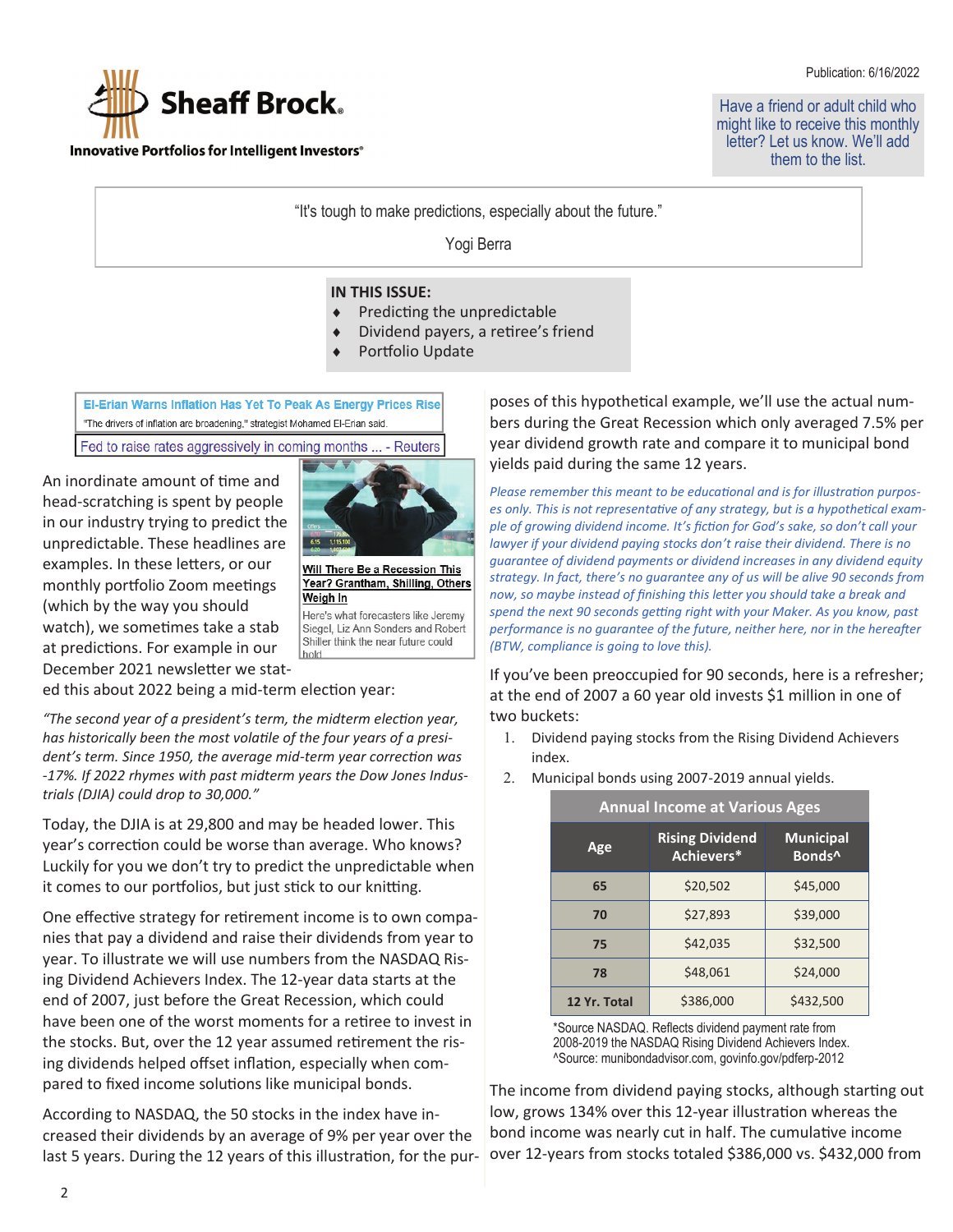**Financial Planning Tips!** Tiffany VanHook serves our clients as a financial planner and estate specialist. Tiffany has many years of experience providing high-net-worth families financial and estate planning services. A tip or two for this month:

## **READ THIS. BE CAREFUL HOW YOU TRANSFER MONEY.**

*As part of last year's "American Rescue Plan" sƟmulus bill, the new law requires cash apps and online marketplaces including Venmo, Facebook Marketplace, and eBay to send 1099-K forms to people who receive \$600 or more in a calendar year. The IRS will also get a copy of the form, which details who got paid and through which third-party service. The law, which went into effect this year, is seen as having the greatest impact on rank-and-file people who use plaƞorms like Etsy and Airbnb, freelancers, people with side hustles and gig economy workers like Uber drivers .*

*EVEN IF YOU ARE NOT ONE OF THOSE FOLKS IT COULD ENSNARE YOU TOO; HERE ARE SOME EXAMPLES:* 

- i *You bought a vintage brass table in 1985 for \$50 and sold it this year on eBay for \$1,200, you may get a 1099-K and you must report the \$1,150 profit on your federal return as an investment sale.*
- $\bullet$  *A grandmother sending her grandchild \$1500 through Venmo as a college graduation gift should not be getting a tax form, but might erroneously get one, and have to prove that it was a gift vs. payment for services.*
- i *Many people rouƟnely use cash-transfer apps to pay much more than \$600 per year to nannies, babysiƩers, gardeners, housecleaners, and repairmen. Say you hire a nanny and pay them \$1,000 a week through Venmo. Under IRS rules, the nanny is a domestic employee, and the payer (you) is supposed to pay domestic payroll taxes.*

*This year, if you pay cash wages of \$2,400 or more to any household employee who is not your spouse, parent, offspring under age 21 or other child under age 18, both you and the recipient are each supposed to pay Social Security and Medicare taxes of taxes of 7.65%. If you pay total wages of \$1,000 or more in any calendar quarter of 2022 to household employees, you also owe the 6% federal unemployment tax, known as FUTA.*

*Transferring over \$600 in payments by electronic apps may increase the odds of tax forms in your mailbox.* 

*Psst...READ WHAT IS IN THIS BOX*



bonds. Even though the bond income kept dropping and dropping, the bonds paid more over the 12 years. Bond folks point out that the income from bonds is "safe" vs. stocks which have no guarantee. This is true. But the companies in this index have been raising their dividend for years or decades, so while there is no guarantee, the precedence for continued dividend payments and dividend increases is solid. What if this hypothetical retiree lived another 12 years to the age of 90? Could his dividend income go up another 134% from \$48,000 to over \$110,000 per year? If income grew that much during a giant recession, why not?

Besides potentially growing income over a lifetime, the other reason a retiree should invest in dividend paying stocks is the growth of capital. Using the index price as of 6/16/22 of 2192, the original \$1 million stock portfolio invested on 12/31/07 would have grown to \$2,970,200 vs. the bonds would likely still be near their original value of \$1 million in principal.

The combined income plus portfolio value of the stocks is over 2X the bond's total, and that's starting right before the Great

Recession and even includes the current drawdown in the stock market. The bottom line is, although it is sometimes painful to watch portfolio values gyrate, like today, over a lifetime the difference in wealth and income from equities can be massive.

| is in belone the order            |                                  |                                  |  |  |
|-----------------------------------|----------------------------------|----------------------------------|--|--|
|                                   | <b>Dividend</b><br><b>Stocks</b> | <b>Municipal</b><br><b>Bonds</b> |  |  |
| <b>Income 2008-</b><br>2019       | \$386,000                        | \$432,500                        |  |  |
| <b>Portfolio Value</b><br>6/16/22 | \$2,970,200                      | \$1,000,000                      |  |  |
| <b>Total</b>                      | \$3,356,200                      | \$1,432,500                      |  |  |

## **Porƞolio Updates**

We all know just about every investment has been lousy so far in 2022. Historically when indicators have been this bad, forward returns have been very good. I know it is hard, but strap yourself to the mast and hang tight. You have been through worse. Our resident market technician, Seth Hickle, feels support for the S&P 500 is around 3500, or 3200 at worst. My 66-year-old gut feels we are close to a stock market bottom based upon inbound client calls, a persistently high VIX, and the doom-and-gloom in the media. The VIX is at 34 as this is being written. Based upon 32 years of VIX data, there is a 90% chance the stock market will be higher in 12

months with a historical average gain of 23%.

| S&P 500 average forward<br>price returns from 1-1-1990<br>through 1-31-2022 | 6-Month<br><b>Return</b> | 1-Year<br><b>Return</b> | $\vert$ % of 1-yr $\vert$<br>periods<br>positive |  |
|-----------------------------------------------------------------------------|--------------------------|-------------------------|--------------------------------------------------|--|
| The 9% of the trading days the VIX<br>was above 30                          | 13.4%                    | 23.3%                   | 90%                                              |  |
| Source: Chicago Board of Options Exchange Innovative Portfolios IIC         |                          |                         |                                                  |  |

There are A LOT of bargains in

many areas, in our opinion. Areas loosely connected to the stock market, REITs and preferreds, are very, very cheap and

> paying high dividend yields. Many dividend paying stocks with low "downside-risk" attributes are cheap too. Today, June  $16^{th}$ , is my birthday and since I plan on living a while longer and the stock market is down big, I'm buying some dividend paying stocks as my birthday present to myself. Hey, I've already made it 90 seconds.